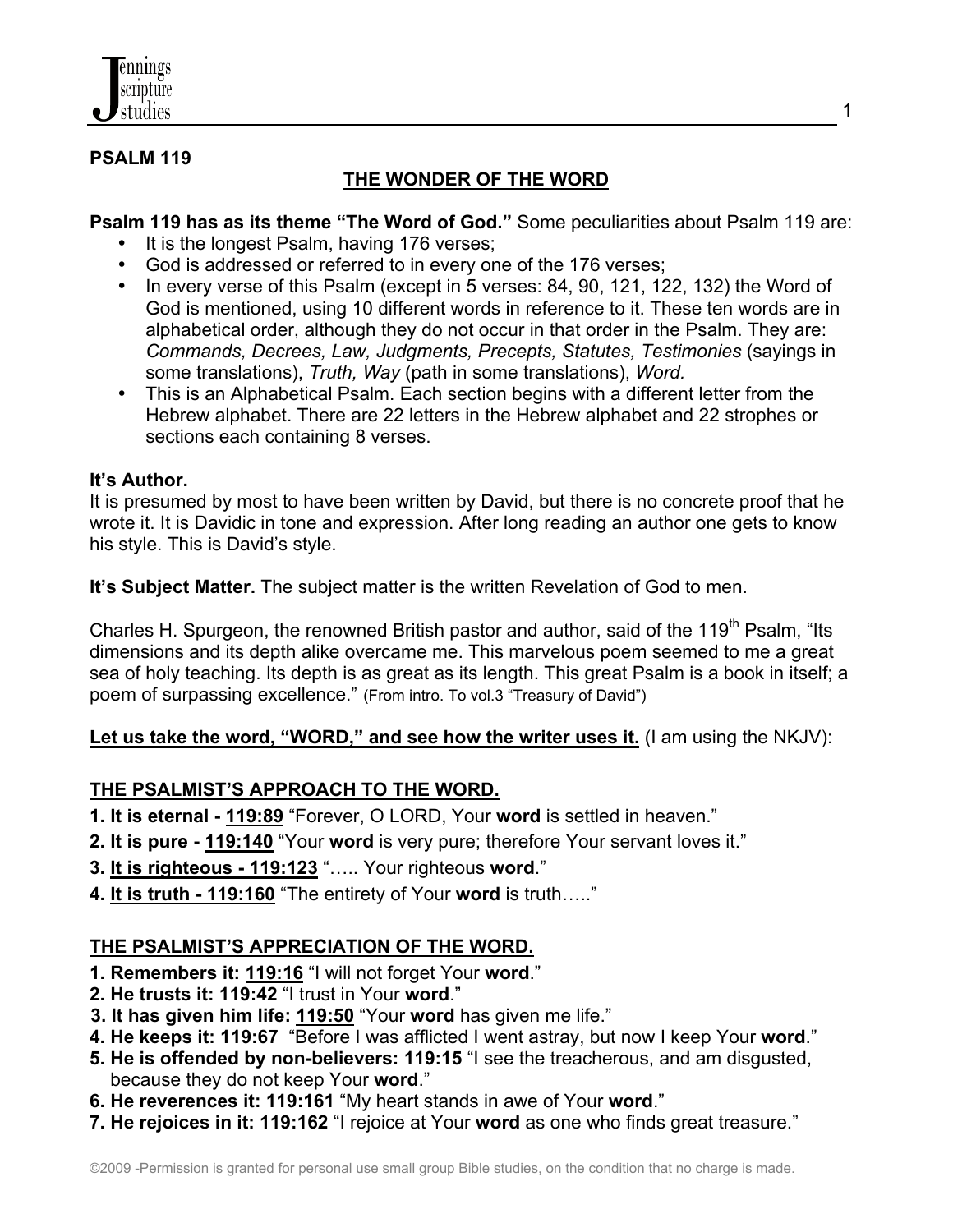## **THE PSALMIST'S APPEAL CONCERNING THE WORD.**

- **1. He wants help to keep the Word: 119:17 "**Deal bountifully with Your servant, that I may live and keep Your **word**."
- **2. He desires to be revived: 119:25** "Revive me according to Your **word**."
- **3. He requests strength: 119:28** "Strengthen me according to Your **word**."
- **4. He needs confirmation: 119:38** "Establish Your **word** to Your servant, Who is devoted to fearing You."
- **5. He asks for salvation: 119:41** "Let Your mercies come also to me, O LORD—Your salvation according to Your **word**."
- **6. He appeals for mercy: 119:58** "Be merciful to me according to Your **word**."
- **7. He prays for guidance: 119:133** "Direct my steps by Your **word**,"
- **8. He craves understanding: 119:169** "Give me understanding according to Your **word**."

## **THE PSALMIST'S APPLICATION OF THE WORD.**

- **1. He is cleansed by it: 119:9** "How can a young man cleanse his way? By taking heed to Your **word**."
- **2. He is guarded by it: 119:11** "Your **word** I have hidden in my heart, that I might not sin against You."
- **3. He is comforted by it: 119:7** "Let, I pray, Your merciful kindness be for my comfort, according to Your **word** to Your servant."
- **4. He hopes in it: 119:114** "You are my hiding place and my shield; I hope in Your **word**."
- **5. He is enlightened by it: 119:105** "Your **word** is a lamp to my feet and a light to my path."
- **6. He meditates on it: 119:148** "My eyes are awake through the night…that I may meditate on Your **word**."
- **7. He speaks of it: 119:172** "My tongue shall speak of Your **word**….."

### **SUMMATION**

The Psalm writer testifies to what God's Word is and what it can do. It is evident that he had a great love for the Word of God. He wrote: *"Your word I have hidden in my heart, that I might not sin against You."* Dr. G. Campbell Morgan explained that verse as follows:

- *"Your Word"* **The best book;**
- *"I have hidden in my heart"* **The best place;**
- *"that I might not sin against You."* **The best purpose.**

# *Let Us Love It, Learn It And Live It!*

## **How Do I Do That?** *You Cultivate An Appetite For The Word!*

 "*As newborn babes, desire the pure milk of the word, that you may grow thereby if indeed you have tasted that the Lord is* gracious." (I Peter 2:2,3)